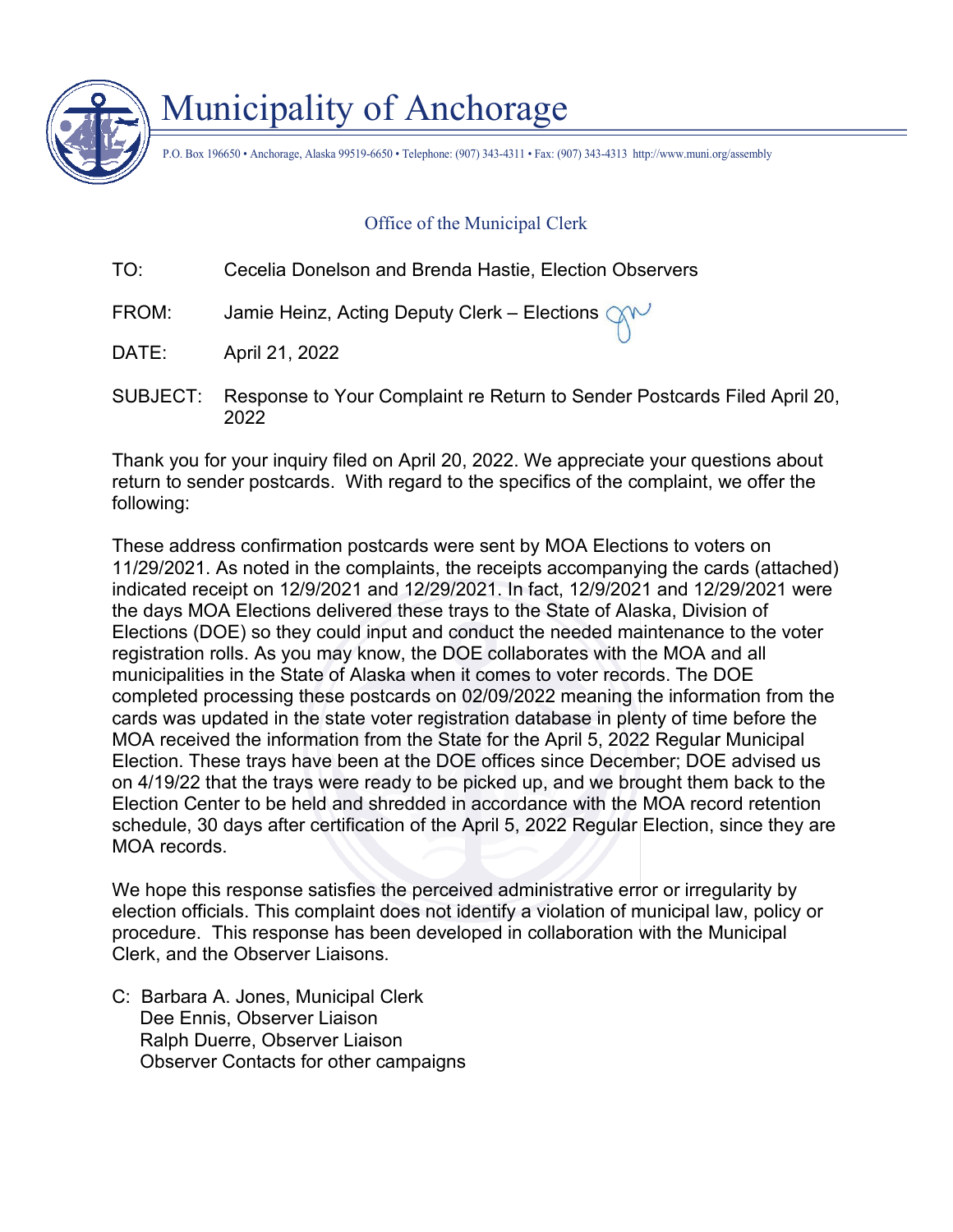### **State of Alaska Division of Elections - Region II Elections Office**

### **Receipt of Documents**

#### **Contact Information:**

| <b>Organization Name:</b> | <b>MOA Elections</b> |                                   |  |
|---------------------------|----------------------|-----------------------------------|--|
| Contact Person:           | Liz Edwards          |                                   |  |
| Telephone Number:         |                      |                                   |  |
| Date delivered:           | 12/9/2021            | Date Returned:<br>(If applicable) |  |

### **Documents Received by Region II Office:**

| <b>Document</b>                 | Quantity<br><b>Received</b> | Quantity<br><b>Returned</b><br>(If applicable) | <b>Comments</b><br>(Office Use Only) |
|---------------------------------|-----------------------------|------------------------------------------------|--------------------------------------|
| <b>Question Floppies</b>        |                             |                                                |                                      |
| Absentee Floppies               |                             |                                                |                                      |
| Undeliverable by-mail postcards | Travs                       |                                                |                                      |

**Signature of Organization Representative: \_** 

Signature of Region II Office Representatives

 $\mathbb{R}^2$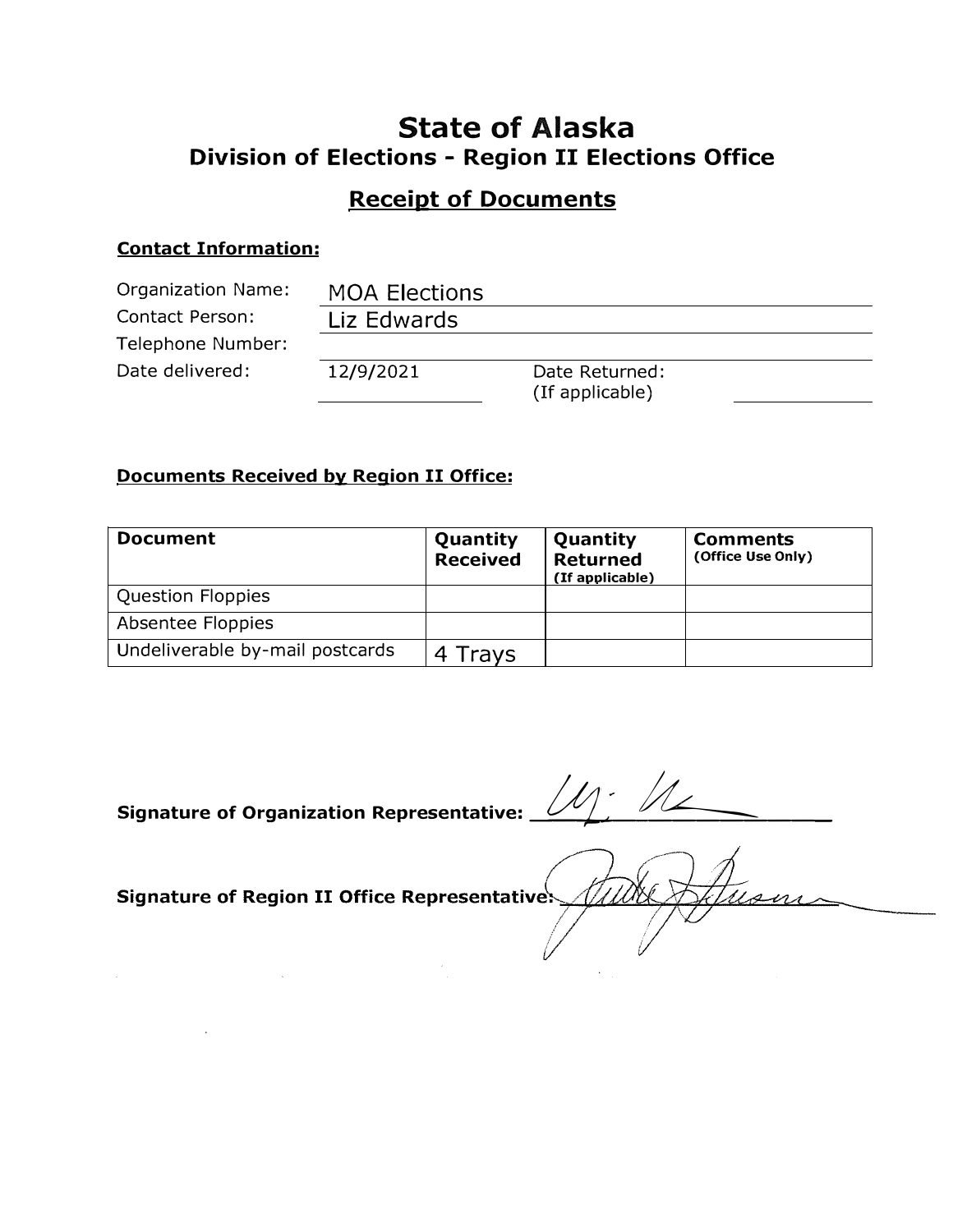### **State of Alaska Division of Elections - Region II Elections Office**

### **Receipt of Documents**

#### **Contact Information:**

| <b>Organization Name:</b> | <b>MOA Elections</b> |                                   |  |
|---------------------------|----------------------|-----------------------------------|--|
| <b>Contact Person:</b>    | Liz Edwards          |                                   |  |
| Telephone Number:         |                      |                                   |  |
| Date delivered:           | 12/29/21             | Date Returned:<br>(If applicable) |  |

### **Documents Received by Region II Office:**

| <b>Document</b>                           | Quantity<br><b>Received</b>    | Quantity<br><b>Returned</b><br>(If applicable) | <b>Comments</b><br>(Office Use Only) |
|-------------------------------------------|--------------------------------|------------------------------------------------|--------------------------------------|
| <b>Question Floppies</b>                  |                                |                                                |                                      |
| Absentee Floppies                         |                                |                                                |                                      |
| Undeliverable absentee by-mail<br>ballots | 1 tray $+$<br>1 thumb<br>drive |                                                | 计算机系统 人名英贝                           |

**Signature of Organization Representative: \_\_** *IA\_[/L \_\_-\_\_ )\_/ ..... �-------*

**Signature of Region II Office Representative:** . ,,.,,.,;:;ff�;::,:-;;,t/"/ */'�:Jit!;:? :;? IC'".*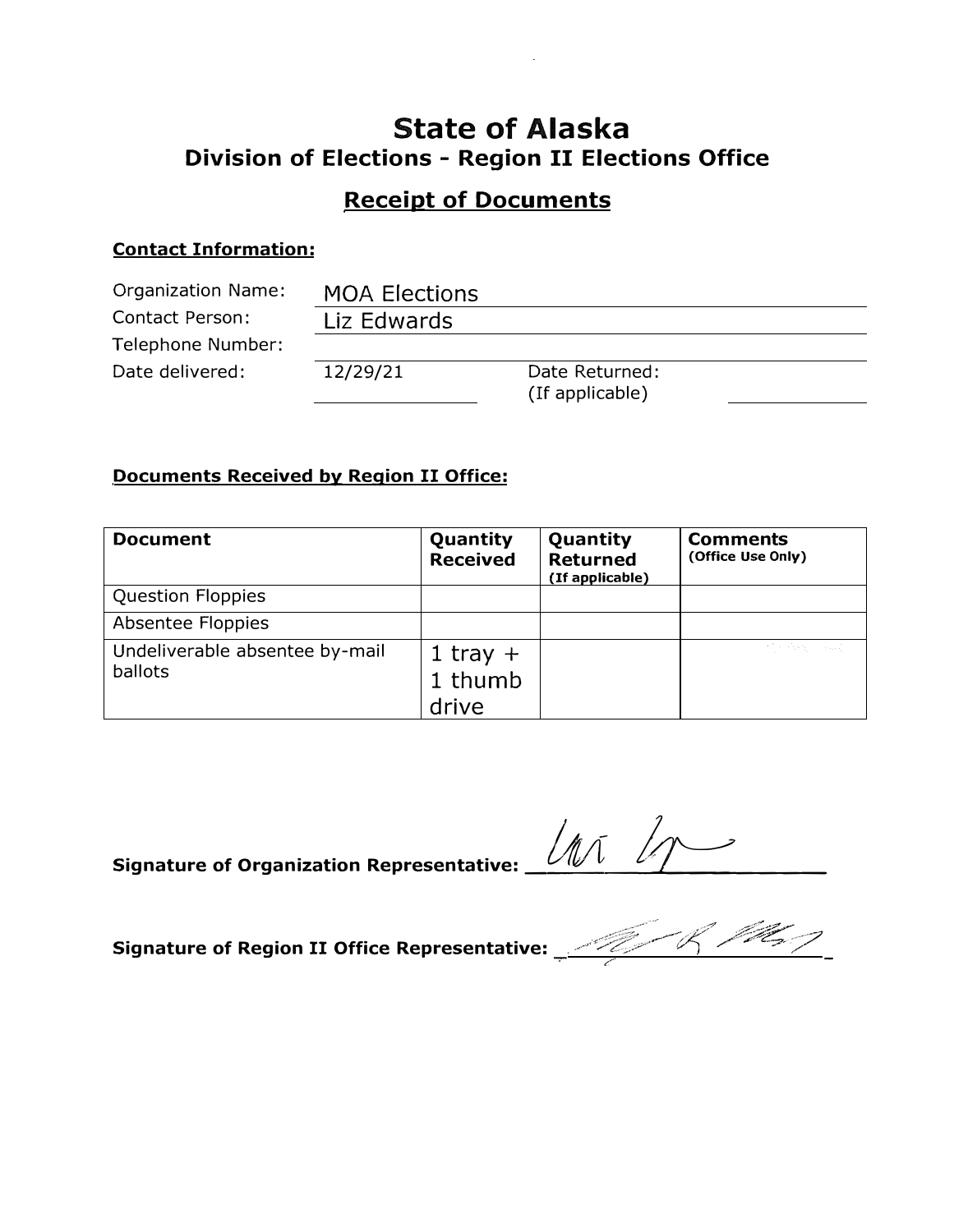

## Municipality of Anchorage April 5, 2022 Regular Municipal Election Complaint Form

 $420/2022$ **OBSERVER INFORMATION** Date Brenda Hastie **Printed Name Of Observer** Liz Vazquez Name Of Candidate Or Organization/Group Representing SPECIFIC INFORMATION REGARDING COMPLAINT, INCLUDING ELECTION OFFICIAL NAME, IF APPLICABLE: On April 19, 2022, I observed a cart stacked with trays of returned Ballot Trax notification cards coming in to the election center by election workers. upon inspection of the cards, there were postal markings on the cards that they were returned to sender on 12/04/2021<br>A receipt accompanied the cards indicating receipt by ElectionsDept **COMPLAINT** on 12/29/2021 along with a thumb drive. We need an accounting of those cards returned undeliverable<br>and match to the 217,500 returned ballots. This is evidence that the elections dept had an opportunity months before ballots were mailed to vemove the undeliverable addresses. SIGNATURES

Date Submitted

 $4.20.22$ 

Signature of Municipal Clerk or Designee

Signature of Observer

Date Received